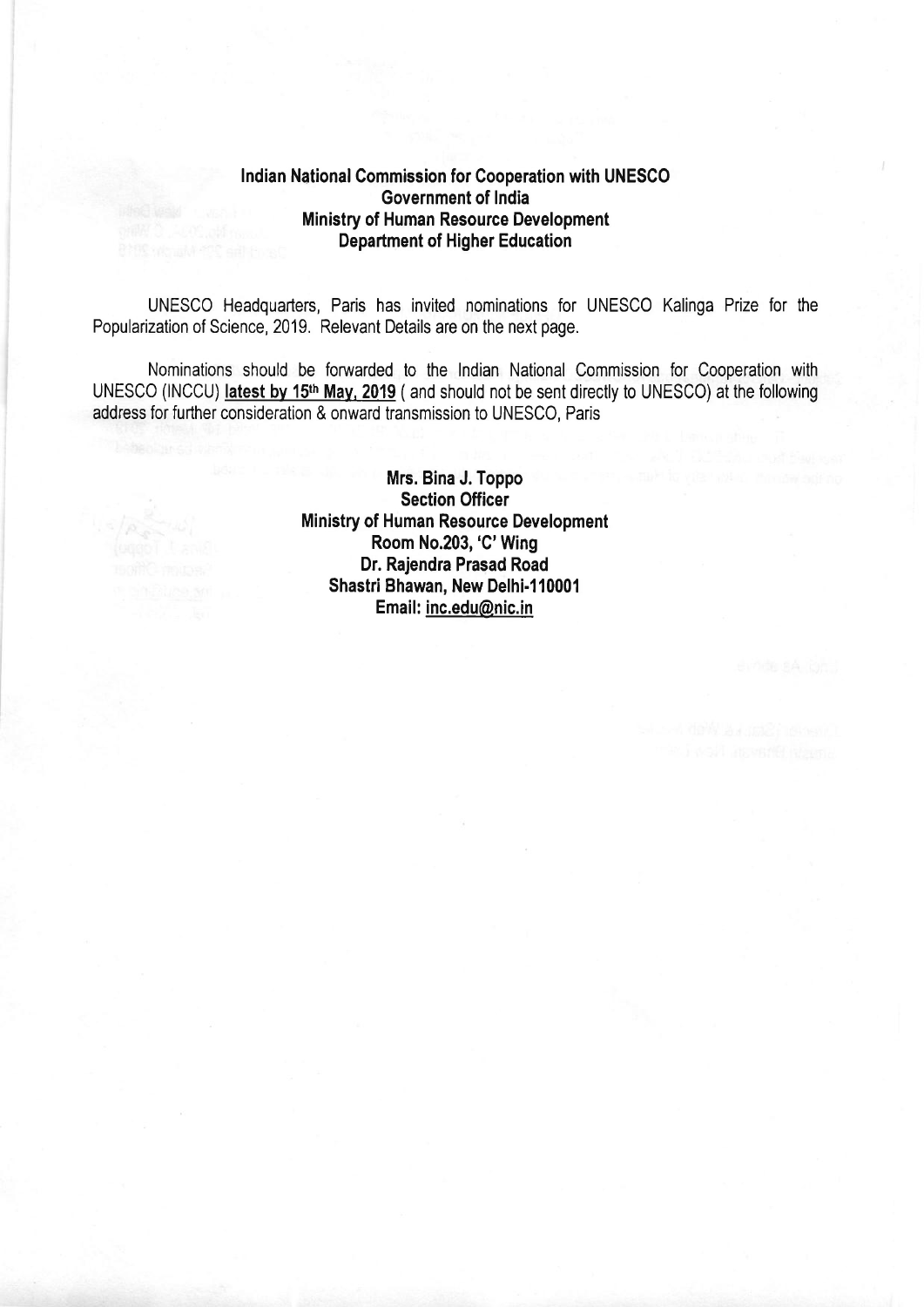| <b>United Nations</b><br>Educational, Scientific and<br>Cultural Organization                                                                              |      | <b>The Assistant Director-General</b><br>for Priority Africa and External Relations |             |
|------------------------------------------------------------------------------------------------------------------------------------------------------------|------|-------------------------------------------------------------------------------------|-------------|
| Organisation<br>des Nations Unies<br>pour l'éducation.<br>la science et la culture                                                                         |      |                                                                                     | To I<br>Obs |
| Organización<br>de las Naciones Unidas<br>para la Educación. .<br>la Ciencia y la Cultura<br>Организация<br>Объединенных Наций по<br>вопросам образования, |      |                                                                                     | cc N<br>UNE |
| науки и культуры<br>منظمة الأمم المتحدة<br>للتربيــة والعلم والثقـافـة                                                                                     |      |                                                                                     | 14 N        |
| 联合国教育、·<br>科学及文化组织                                                                                                                                         | Ref: | <b>SC/PCB/SPP/19/2208</b>                                                           |             |

Permanent Delegates and servers to UNESCO

ce National Commissions for ESCO

March 2019

### Sir/Madam

It is my honour to invite your Government to submit, in consultation with your National Commission and thé Non-Governmental Organizations holding officiai partnerships with UNESCO in your country, a candidate for the UNESCO Kalinga Prize for the Popularization of Science 2019. The General Rules for the Prize are attached herewith for your kind information.

Jointly funded by thé Kalinga Foundation Trust, thé Orissa Government of India, and the Indian Government, the Prize is an international distinction to reward the efforts of a person who has had a distinguished career as a writer, editor, lecturer, radio/television/web programme director or film producer, which has enabled him/her to help interpret science, research and technology for thé public. He/she is expected to have knowledge of the role of science, technology and general research for the improvement of public welfare, the enrichment of the cultural heritage of nations, and the solutions to the problems of humanity.

Only one candidate may be nominated by each Member State, through its National Commission for UNESCO, upon thé recommendation of national associations for thé advancement of science, académies of science or any other science associations, national associations of science writers, scientific journalists or other popularizers of science, where such associations exist. Nominations or applications from self-appointed individuals will not be accepted.

Each application should include a cover letter, and thé following documents, in English or French:

- a. Description of the candidate's background;
- b. Completed submission form;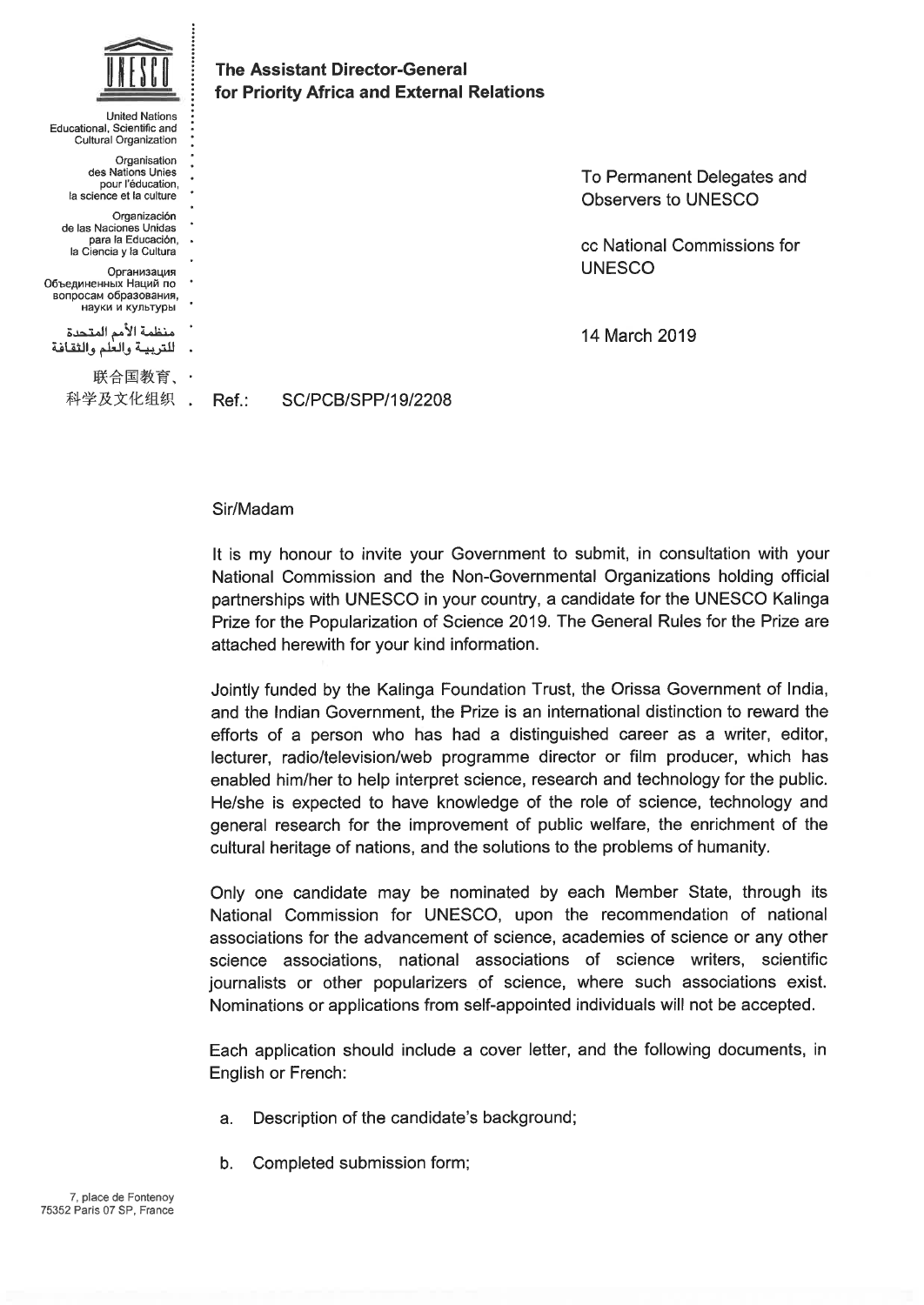- c. Summary of the work, or the results of the work, on the popularization of science, including publications and other supporting materials, to be submitted for consideration; and
- d. Description of how thé candidate's submitted work has contributed to thé popularization of science.

The application dossier should preferably be sent by e-mail. If, however, it must be sent by postal services, it should include five hard copies or five digital supports (USB, CD or DVD) of the complete dossier.

Applications should be addressed to the Kalinga Prize Secretariat at UNESCO:

Mr Yoslan Nur Programme Specialist Division for Science Policy and Capacity Building Natural Sciences Sector UNESCO 7 Place Fontenoy 75732 Paris Cedex 07 SP **France** E-mail: y. nur@unesco.org

The deadline for reception of applications and materials by UNESCO is31 May 2019.

Please accept Sir/Madam, the assurance of my highest consideration.

Firmin Edouard Matoko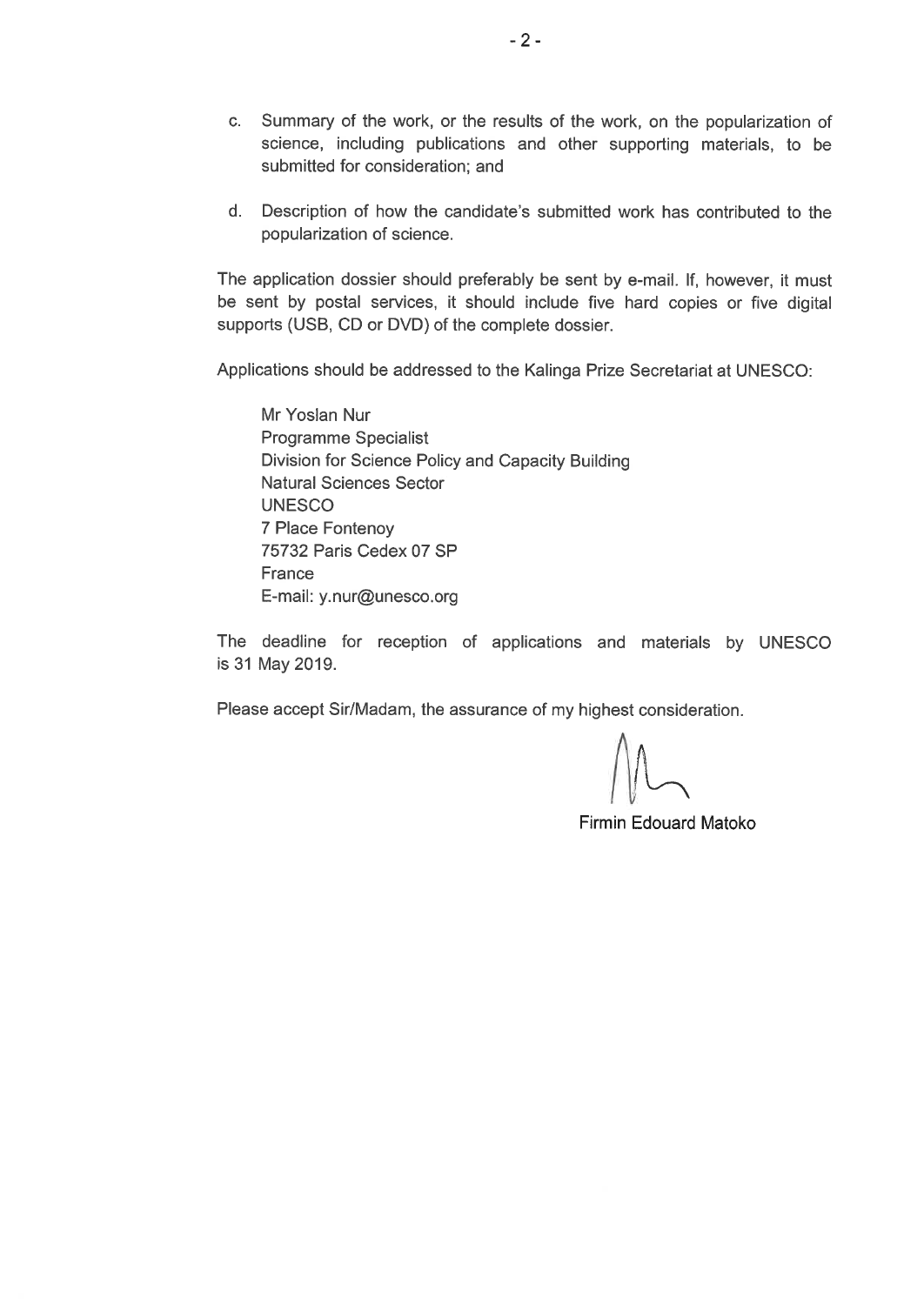## **GENERAL RULES UNESCO KALINGA PRIZE FOR THE POPULARIZATION OF SCIENCE 2019**

# **Purpose**

The Kalinga Prize rewards the exceptional efforts of a person who has had a distinguished career as a writer, editor, lecturer, radio/television programme director or film producer, which has enabled her/him to help interpret science, research and technology to the public. He/she is expected to be knowledgeable of the role of science, technology, and general research in the improvement of the public welfare, the enrichment of the cultural heritage of nations and the solutions to the problems of humanity.

The objective of the Prize is in directly in line with UNESCO's policies and is related to the Programme on the popularization of science.

# **Donors and Prize**

The Prize is funded by the Kalinga Foundation Trust, the Government of the State of Orissa, and the Government of India (Department of Science and Technology). It will be awarded by the Director-General of UNESCO at an official ceremony during the World Science Forum that will be held in Budapest, Hungary in November 2019.

The award consists of a cheque for the amount of the prize US\$40,000, an award certificate, and the UNESCO-Albert Einstein silver medal. The laureate will also receive the Kalinga Chair as established by the Government of India (Department of Science and Technology) which comprises a certificate and cash award of US\$5,000.

He/she will be invited to travel to India (travel and accommodation will be provided by the Government of India), for a two to four week tour to interact with scientists and science communicators. He/she will be provided with appropriate facilities to familiarize herself/himself with Indian life and culture, Indian research and educational institutions, and the development of India's industry and economy. He/she will also be invited to visit Indian universities, and attend meetings within India's scientific societies, particularly those of the Indian Science Congress Association. While in India, the Prize-winner will be asked to deliver lectures in English, and to take part in meetings in order to present recent progress in science and technology as well as the social, cultural and educational impacts of modern science.

## **Application process**

The Prize is destined to candidates having contributed significantly to the popularization of science. The Prize may be awarded only to individuals. A work produced by a group of people shall not be considered.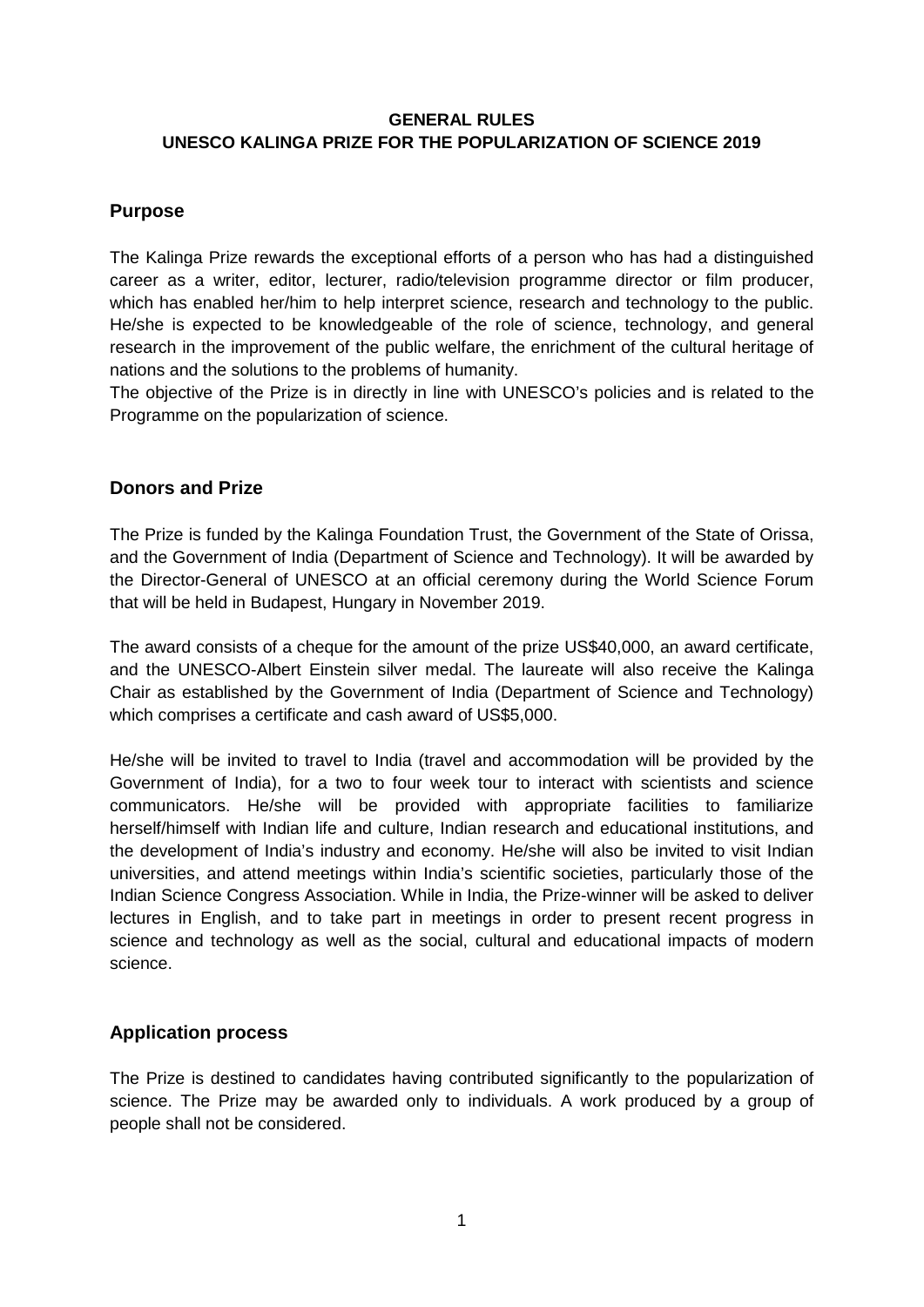Applications shall be submitted to the Director-General through the governments of Member States, in consultation with their National Commissions, or through Non-Governmental Organizations maintaining formal relations with UNESCO. A self-nomination cannot be considered. Each Member State and Non-Governmental Organization may designate one candidate.

Each application shall include a cover letter, and the following documents, in English or French:

- a) Description of the candidate's background ;
- b) Completed submission form ;
- c) Summary of the work, or the results of the work, on the popularization of science, including publications and other supporting materials, to be submitted for consideration ;
- d) Description of how the candidate's submitted work has contributed to the popularization of science.

**The application dossier should preferably be sent by email. If however it must be sent by postal services, it should be sent in either five hard copies, or on five digital supports (USB, CD or DVD).**

Applications should be addressed to the Kalinga Prize Secretariat at UNESCO, preferably by email:

### **Mr Yoslan Nur**

Programme Specialist Division for Science Policy and Capacity Building Natural Sciences Sector UNESCO 7 Place Fontenoy 75732 Paris Cedex 07 SP France E-mail : [y.nur@unesco.org](mailto:y.nur@unesco.org)

The deadline for reception by UNESCO of applications and materials **is 31 May 2019.**

### **Evaluation process**

The laureate is selected by the Director-General of UNESCO upon the recommendation of a Jury of five members. This Jury, composed of recognised personalities in the field, is designated by the Director-General on the basis of equitable geographical distribution.

By end of June/early July 2019, the jury member will receive all applications for evaluation. In September, the jury will meet at UNESCO to present the results of the evaluation to the Director-General and issue their recommendations for a laureate.

## **More information**